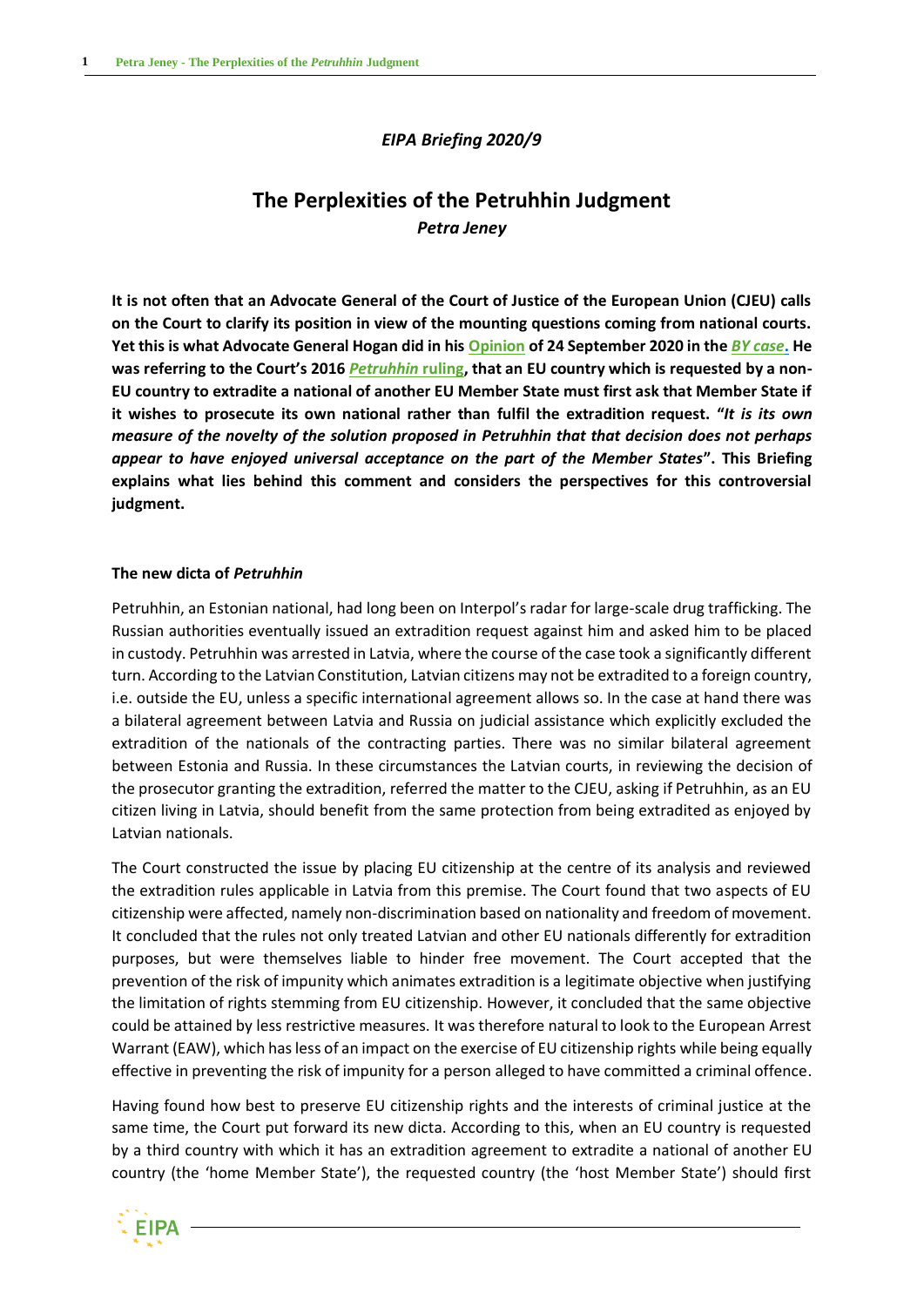inform the home Member State that it has received an extradition request for its national from a third country instead of proceeding with the extradition. On this basis the home Member State may decide to request the surrender of its own national under an EAW provided that it has jurisdiction to prosecute its own nationals for crimes committed abroad.

### *Petruhhin* **in practice**

One of the intriguing aspects of the *Petruhhin* judgment is how this new dicta shapes the granting of international extradition requests received by an EU Member State. Extradition between an EU Member State and a third country takes place on the basis of either (1) reciprocity or a bilateral agreement, (2) the 1957 European Extradition Convention concluded under the auspices of the Council of Europe, or (3) an agreement concluded by the EU itself (with USA, Japan, Norway, Iceland). *Petruhhin* affected the first category (bilateral extradition agreements) which the CJEU, despite their origin in international law, clearly pulled under EU law. The judgment was, before long, extended to the extradition agreements concluded by the EU (in relation to the EU-US extradition agreement see *[Pisciotti](http://curia.europa.eu/juris/document/document.jsf?text=&docid=200883&pageIndex=0&doclang=en&mode=lst&dir=&occ=first&part=1&cid=9996333)*, re the Norway Iceland Agreement see *[Ruska Federacija](http://curia.europa.eu/juris/document/document.jsf?text=Petruhhin&docid=224890&pageIndex=0&doclang=EN&mode=req&dir=&occ=first&part=1&cid=10004309#ctx1)*). Subsequently, extradition requests made not to prosecute but to enforce a custodial sentence, were also found to give way to an eventual EAW from the home Member State (*[Raugevicius](http://curia.europa.eu/juris/document/document.jsf?docid=207683&text=&dir=&doclang=EN&part=1&occ=first&mode=lst&pageIndex=0&cid=8270699))*.

The practical implications of the obligation imposed on both countries concerned cannot be underestimated. The requested Member State must now immediately inform the home Member State that its national was requested in the context of an international extradition, to allow for the possibility that the home Member State may want to prosecute that person itself, provided it has jurisdiction to do so. However, that jurisdiction cannot be taken for granted, as states have different views on whether to extend their jurisdiction to offences committed by their own nationals abroad.

For the purposes of issuing an EAW to prosecute in the home Member State, it is far from certain that the information contained in the third country's extradition request is sufficient to bring a charge, let alone to prosecute successfully. If more information is required, from whom will the home Member State obtain it? If it is the requesting third country, what happens if there are no underlying legal arrangements between that country and the home Member State to share this information, as was the case in *Petruhhin* itself? If the home Member State cannot directly contact the requesting third country, it must rely on the host Member State.

But then, what is the role of the host Member State in securing information for the home Member State? Should it request supplementary information from the third country? Can the information so acquired be transmitted directly to the home Member State or is the consent of the third country needed?

More generally, what is the timeline for the home Member State to take a decision on whether it wants to prosecute; and for how long can the requested host Member State keep the requested person in detention while it awaits that decision, knowing that there must be an ultimate time limit for detention?

And to what extent is the obligation of the requested Member State to inform the host Member State affected if the EU citizen concerned is already established in that Member State and his/her centre of interest now lies there? In such situations should the requested Member State itself take over the prosecution if its national law so permits?